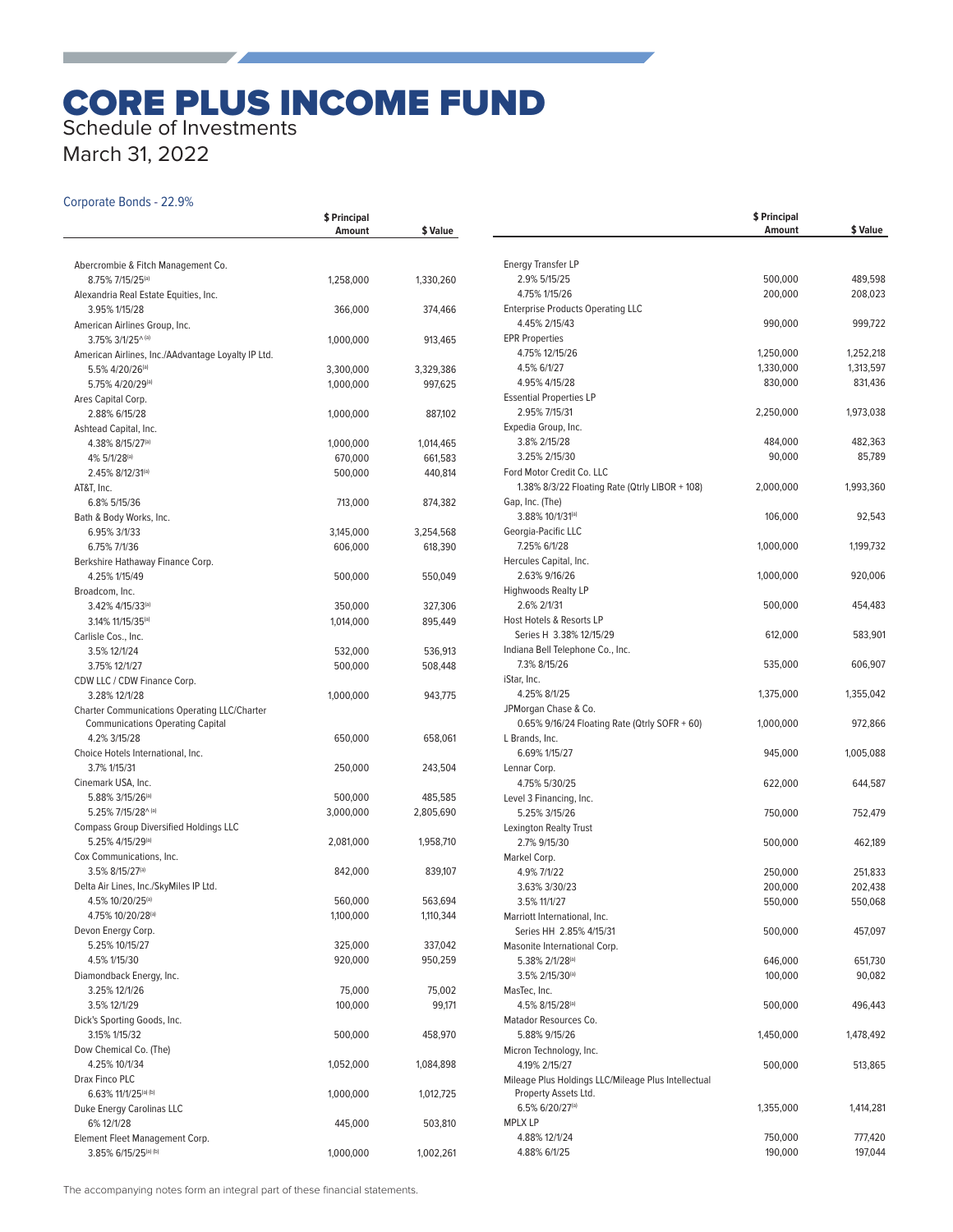# **CORE PLUS INCOME FUND (CONTINUED)** Schedule of Investments

March 31, 2022

| 4% 3/15/28<br>4.8% 2/15/29<br>4.7% 4/15/48             | <b>Amount</b><br>85,000<br>250,000 | \$ Value<br>86,633 |
|--------------------------------------------------------|------------------------------------|--------------------|
|                                                        |                                    |                    |
|                                                        |                                    |                    |
|                                                        |                                    | 266,445            |
|                                                        | 551,000                            | 556,774            |
| Office Properties Income Trust                         |                                    |                    |
| 4% 7/15/22                                             | 1,733,000                          | 1,736,821          |
| OneMain Finance Corp.                                  |                                    |                    |
| 3.88% 9/15/28                                          | 1,994,000                          | 1,805,806          |
| 5.38% 11/15/29                                         | 2,003,000                          | 1,949,440          |
| PDC Energy, Inc.                                       |                                    |                    |
| 6.13% 9/15/24                                          | 407,000                            | 412,468            |
| 5.75% 5/15/26                                          | 2,827,000                          | 2,870,182          |
| Physicians Realty LP                                   |                                    |                    |
| 4.3% 3/15/27                                           | 1,271,000                          | 1,302,889          |
| Plains All American Pipeline LP/PAA Finance Corp.      |                                    |                    |
| 3.55% 12/15/29                                         | 798,000                            | 772,258            |
| 4.3% 1/31/43                                           | 75,000                             | 66,730             |
| QVC, Inc.                                              |                                    |                    |
| 4.38% 3/15/23                                          | 500,000                            | 503,295            |
| Realty Income Corp.                                    |                                    |                    |
| 3.95% 8/15/27                                          | 575,000                            | 591,436            |
| RELX Capital, Inc.                                     |                                    |                    |
| 4% 3/18/29                                             | 500,000                            | 513,419            |
| STORE Capital Corp.                                    |                                    |                    |
| 4.5% 3/15/28                                           | 503,000                            | 516,796            |
| 4.63% 3/15/29                                          | 500,000                            | 519,793            |
| 2.7% 12/1/31                                           | 1,250,000                          | 1,109,362          |
| Symetra Financial Corp.                                |                                    |                    |
| 4.25% 7/15/24                                          | 640,000                            | 653,222            |
| Tempur Sealy International, Inc.                       |                                    |                    |
| 4% 4/15/29(a)                                          | 400,000                            | 364,140            |
| 3.88% 10/15/31 <sup>(a)</sup>                          | 500.000                            | 429,490            |
| T-Mobile USA, Inc.                                     |                                    |                    |
| 2.63% 4/15/26                                          | 250,000                            | 239,105            |
| 3.38% 4/15/29                                          | 4,000,000                          | 3,810,000          |
| United Airlines Holdings, Inc.                         |                                    |                    |
| 4.88% 1/15/25^                                         | 200,000                            | 199,425            |
| VistaJet Malta Finance PLC/XO Management Holding, Inc. |                                    |                    |
| 6.38% 2/1/30(a) (b)                                    | 100,000                            | 94,220             |
| Total Corporate Bonds (Cost \$81,021,400)              |                                    | 79,777,188         |

### Corporate Convertible Bonds - 0.6%

| Total Corporate Convertible Bonds (Cost \$1,914,088) |         | 2.035.660 |
|------------------------------------------------------|---------|-----------|
| 5.75% 10/1/25                                        | 500,000 | 491.563   |
| 5.63% 7/15/24                                        | 700.000 | 701.752   |
| 4.75% 8/15/23                                        | 850,000 | 842.345   |
| Redwood Trust, Inc.                                  |         |           |

### Asset-Backed Securities - 21.3%

| Automobile<br><b>ACC Auto Trust (AUTOC)</b>         |           |           |
|-----------------------------------------------------|-----------|-----------|
| Series 2021-A Class A - 1.08% 4/15/27(a)            | 437.130   | 433.191   |
| American Credit Acceptance Receivables Trust (ACAR) |           |           |
| Series 2020-4 Class D - 1.77% 12/14/26(a)           | 615,000   | 598.593   |
| AmeriCredit Automobile Receivables Trust (AMCAR)    |           |           |
| Series 2020-3 Class D - 1.49% 9/18/26               | 1.250.000 | 1.195.864 |

|                                                                                                               | \$ Principal<br>Amount | \$ Value             |
|---------------------------------------------------------------------------------------------------------------|------------------------|----------------------|
|                                                                                                               |                        |                      |
| Arivo Acceptance Auto Loan Receivables Trust (ARIVO)                                                          |                        |                      |
| Series 2019-1 Class A - 2.99% 7/15/24 <sup>(a)</sup><br>Series 2021-1A Class A - 1.19% 1/15/27 <sup>(a)</sup> | 113,951<br>94,500      | 114,198<br>92,866    |
| CFMT LLC (CFMT)                                                                                               |                        |                      |
| Series 2021-AL1 Class B - 1.39% 9/22/31(a)                                                                    | 1,398,536              | 1,368,622            |
| DT Auto Owner Trust (DTAOT)                                                                                   |                        |                      |
| Series 2019-3A Class D - 2.96% 4/15/25 <sup>(a)</sup>                                                         | 1,000,000              | 1,003,566            |
| Enterprise Fleet Financing LLC (EFF)                                                                          |                        |                      |
| Series 2019-2 Class A - 2.29% 2/20/25(a)                                                                      | 121,163                | 121,433              |
| Exeter Automobile Receivables Trust (EART)<br>Series 2017-3A Class C - 3.68% 7/17/23 <sup>(a)</sup>           |                        |                      |
| First Investors Auto Owner Trust (FIAOT)                                                                      | 16,657                 | 16,711               |
| Series 2017-3A Class D - 3.44% 3/15/24 <sup>(a)</sup>                                                         | 486,980                | 488,562              |
| Series 2022-1A Class A - 2.03% 1/15/27(a)                                                                     | 486,685                | 482,611              |
| GLS Auto Receivables Issuer Trust (GCAR)                                                                      |                        |                      |
| Series 2020-2A Class B - 3.16% 6/16/25 <sup>(a)</sup>                                                         | 750,000                | 751,553              |
| JPMorgan Chase Bank NA (CACLN)                                                                                |                        |                      |
| Series 2020-1 Class D - 1.89% 1/25/28(a)                                                                      | 278,261                | 277,016              |
| Series 2020-1 Class F - 6.68% 1/25/28 <sup>(a)</sup><br>Series 2021-2 Class E - 2.28% 12/26/28(a)             | 1,000,000<br>737,393   | 1,002,542<br>723,995 |
| LAD Auto Receivables Trust (LADAR)                                                                            |                        |                      |
| Series 2021-1A Class A - 1.3% 8/17/26(a)                                                                      | 1,340,801              | 1,314,367            |
| Series 2021-1A Class D - 3.99% 11/15/29(a)                                                                    | 3,740,000              | 3,564,739            |
| Santander Bank NA (SBCLN)                                                                                     |                        |                      |
| Series 2021-1A Class C - 3.27% 12/15/31 <sup>(a)</sup>                                                        | 495,259                | 487,049              |
| Securitized Term Auto Loan Receivables Trust (SSTRT)                                                          |                        |                      |
| Series 2019-CRTA Class C - 2.85% 3/25/26(a) (b)                                                               | 246,803                | 247,655              |
|                                                                                                               |                        | 14,285,133           |
|                                                                                                               |                        |                      |
| <b>Collateralized Loan Obligations</b>                                                                        |                        |                      |
| ABPCI Direct Lending Fund CLO X LP (ABPCI)<br>Series 2020-10A Class B1 - 2.6% 1/20/32 Floating Rate           |                        |                      |
| (Qtrly LIBOR + 235)(a) (b) (c)                                                                                | 1,000,000              | 995,807              |
| Audax Senior Debt CLO LLC (AUDAX)                                                                             |                        |                      |
| Series 2021-6A Class B - 2.2% 10/20/33 Floating Rate                                                          |                        |                      |
| (Qtrly LIBOR + 195)(a) (c)                                                                                    | 3,000,000              | 2,993,003            |
| Ballyrock CLO Ltd. (BALLY)                                                                                    |                        |                      |
| Series 2016-1A Class BR2 - 1.59% 10/15/28 Floating<br>Rate (Qtrly LIBOR + 135)(a) (b) (c)                     | 1,000,000              | 997,620              |
| BCRED MML CLO LLC (BXCMM)                                                                                     |                        |                      |
| Series 2022-1A Class A1 - 2.24% 4/20/35 Floating Rate                                                         |                        |                      |
| (Qtrly SOFR + 165)(a) (b) (c)                                                                                 | 1,000,000              | 988,097              |
| BlackRock Elbert CLO V Ltd. (ELB)                                                                             |                        |                      |
| Series 5A Class A1 - 2.73% 12/15/31 Floating Rate (Qtrly<br>$LIBOR + 190)^{(a)(b)(c)}$                        | 500,000                | 497,085              |
| Blackrock Rainier CLO VI Ltd. (BLKMM)                                                                         |                        |                      |
| Series 2021-6A Class B - 2.3% 4/20/33 Floating Rate                                                           |                        |                      |
| (Qtrly LIBOR + 205)(a) (b) (c)                                                                                | 1,800,000              | 1,763,289            |
| Brightwood Capital MM CLO Ltd. (BWCAP)                                                                        |                        |                      |
| Series 2020-1A Class A - 2.73% 12/15/28 Floating Rate                                                         |                        |                      |
| (Qtrly LIBOR + 190)(a) (b) (c)<br>Cerberus Loan Funding LP (CERB)                                             | 552,980                | 553,257              |
| Series 2020-1A Class B - 2.79% 10/15/31 Floating Rate                                                         |                        |                      |
| (Qtrly LIBOR + 255)(a) (b) (c)                                                                                | 500,000                | 497,643              |
| Series 2020-1A Class C - 3.94% 10/15/31 Floating Rate                                                         |                        |                      |
| (Qtrly LIBOR + 370)(a) (b) (c)                                                                                | 500,000                | 497,610              |
| Series 2020-2A Class A - 2.14% 10/15/32 Floating Rate                                                         |                        | 492,708              |
| (Qtrly LIBOR + 190)(a) (b) (c)<br>Series 2020-2A Class B - 2.84% 10/15/32 Floating Rate                       | 495,000                |                      |
| (Qtrly LIBOR + 260)(a) (b) (c)                                                                                | 500,000                | 495,894              |
| Series 2021-2A Class B - 2.14% 4/22/33 Floating Rate                                                          |                        |                      |
| (Qtrly LIBOR + 190)(a) (b) (c)                                                                                | 1,500,000              | 1,481,632            |

The accompanying notes form an integral part of these financial statements.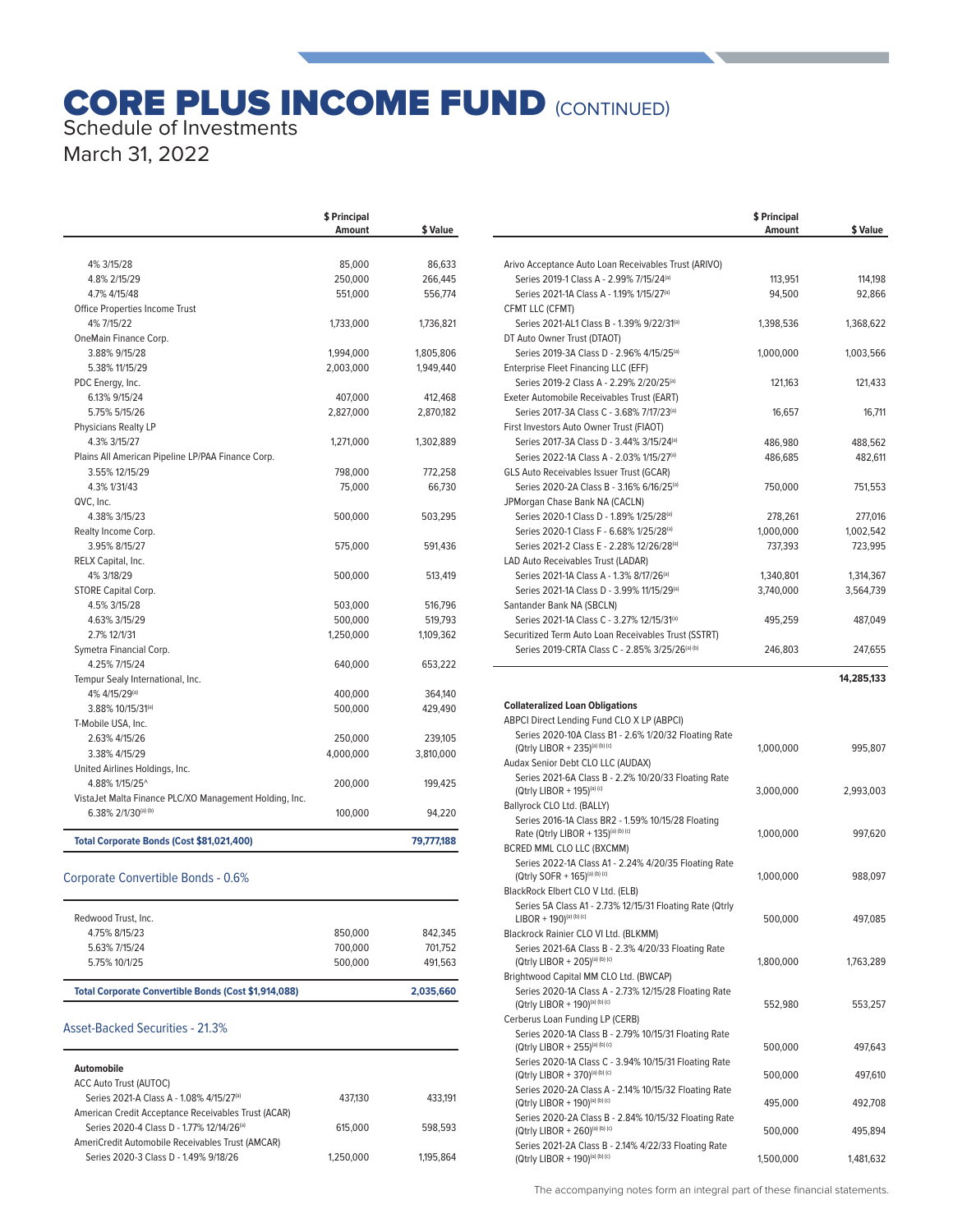|                                                                                         | \$ Principal<br>Amount | \$ Value   |
|-----------------------------------------------------------------------------------------|------------------------|------------|
|                                                                                         |                        |            |
| Series 2021-6A Class B - 1.99% 11/22/33 Floating Rate<br>(Qtrly LIBOR + 175)(a) (b) (c) | 1,650,000              | 1,650,770  |
| Churchill Middle Market CLO Ltd. (CHMML)                                                |                        |            |
| Series 2021-1A Class A1 - 1.63% 10/24/33 Floating Rate                                  |                        |            |
| (Qtrly LIBOR + 150)(a) (b) (c)                                                          | 1,000,000              | 998,160    |
| Deerpath Capital CLO Ltd. (DPATH)                                                       |                        |            |
| Series 2021-2A Class A1 - 1.84% 1/15/34 Floating Rate<br>(Qtrly LIBOR + 160)(a) (b) (c) | 1,000,000              | 989,005    |
| Series 2021-2A Class C - 3.14% 1/15/34 Floating Rate                                    |                        |            |
| (Qtrly LIBOR + 290)(a) (b) (c)                                                          | 2,300,000              | 2,266,369  |
| Fortress Credit Opportunities CLO Ltd. (FCO)                                            |                        |            |
| Series 2017-9A Class A1TR - 1.67% 10/15/33 Floating                                     |                        |            |
| Rate (Qtrly LIBOR + 155)(a) (b) (c)                                                     | 1,500,000              | 1,490,085  |
| Series 2021-15A Class B - 2.11% 4/25/33 Floating Rate                                   |                        |            |
| (Qtrly LIBOR + 185)(a) (b) (c)<br>Golub Capital Partners CLO Ltd. (GOCAP)               | 1,500,000              | 1,481,544  |
| Series 2016-31A Class CR - 3.22% 8/5/30 Floating Rate                                   |                        |            |
| (Qtrly LIBOR + 290)(a) (b) (c)                                                          | 1,000,000              | 991,565    |
| Series 2021-54A Class B - 2.17% 8/5/33 Floating Rate                                    |                        |            |
| (Qtrly LIBOR + 185)(a) (b) (c)                                                          | 500,000                | 494,059    |
| Series 2021-54A Class C - 2.97% 8/5/33 Floating Rate                                    |                        |            |
| (Qtrly LIBOR + 265)(a) (b) (c)                                                          | 1,000,000              | 989,349    |
| Guggenheim MM CLO Ltd. (GUGG)<br>Series 2021-4A Class B - 2.49% 1/15/34 Floating Rate   |                        |            |
| (Qtrly LIBOR + 225)(a) (b) (c)                                                          | 2,500,000              | 2,488,561  |
| Ivy Hill Middle Market Credit Fund IX Ltd. (IVYH)                                       |                        |            |
| Series 9A Class A1TR - 1.9% 4/15/34 Floating Rate (Qtrly                                |                        |            |
| $SOFF + 162)^{(a) (b) (c)}$                                                             | 1,500,000              | 1,482,362  |
| KKR Lending Partners III Clo LLC (KKRLP)                                                |                        |            |
| Series 2021-1A Class B - 2.15% 10/20/30 Floating Rate                                   |                        |            |
| (Qtrly LIBOR + 190)(a) (c)                                                              | 3,000,000              | 2,976,468  |
| Maranon Loan Funding Ltd. (MRNON)<br>Series 2021-2RA Class BR - 2.29% 7/15/33 Floating  |                        |            |
| Rate (Qtrly LIBOR + 205)(a) (b) (c)                                                     | 2,500,000              | 2,481,525  |
| Monroe Capital MML CLO XII Ltd. (MCMML)                                                 |                        |            |
| Series 2021-2A Class C - 3.45% 9/14/33 Floating Rate                                    |                        |            |
| (Qtrly LIBOR + 265)(a) (b) (c)                                                          | 2,000,000              | 1,987,930  |
| Palmer Square Loan Funding Ltd. (PSTAT)                                                 |                        |            |
| Series 2021-1A Class B - 2.05% 4/20/29 Floating Rate<br>(Qtrly LIBOR + 180)(a) (b) (c)  | 1,000,000              | 995,771    |
|                                                                                         |                        |            |
|                                                                                         |                        | 36,017,168 |
|                                                                                         |                        |            |
| <b>Consumer &amp; Specialty Finance</b><br>Affirm Asset Securitization Trust (AFFRM)    |                        |            |
| Series 2020-A Class A - 2.1% 2/18/25 <sup>(a)</sup>                                     | 183,389                | 183,075    |
| Series 2020-A Class B - 3.54% 2/18/25(a)                                                | 250,000                | 249,771    |
| Series 2021-A Class D - 3.49% 8/15/25 <sup>(a)</sup>                                    | 750,000                | 741,536    |
| Series 2021-B Class A - 1.03% 8/15/26 <sup>(a)</sup>                                    | 1,250,000              | 1,195,143  |
| Bankers Healthcare Group Securitization Trust (BHG)                                     |                        |            |
| Series 2020-A Class A - 2.56% 9/17/31 <sup>(a)</sup>                                    | 347,349                | 346,039    |
| Series 2021-A Class A - 1.42% 11/17/33 <sup>(a)</sup>                                   | 361,400                | 344,430    |
| Conn's Receivables Funding LLC (CONN)                                                   |                        |            |
| Series 2020-A Class A - 1.71% 6/16/25 <sup>(a)</sup>                                    | 15,302                 | 15,288     |
| Series 2021-A Class A - 1.05% 5/15/26 <sup>(a)</sup>                                    | 1,196,276              | 1,191,648  |
| Series 2021-A Class B - 2.87% 5/15/26 <sup>(a)</sup>                                    | 2,350,000              | 2,282,823  |
| Driven Brands Funding LLC (HONK)                                                        |                        |            |
| Series 2019-2A Class A2 - 3.98% 10/20/49 <sup>(a)</sup>                                 | 488,750                | 473,383    |
| Foundation Finance Trust (FFIN)<br>Series 2019-1A Class A - 3.86% 11/15/34(a)           | 195,242                | 197,197    |
| Series 2021-1A Class B - 1.87% 5/15/41 <sup>(a)</sup>                                   | 921,000                | 851,737    |
| Freed ABS Trust (FREED)                                                                 |                        |            |
| Series 2020-FP1 Class B - 3.06% 3/18/27 <sup>(a)</sup>                                  | 210,247                | 210,250    |
|                                                                                         |                        |            |

|                                                                                              | \$ Principal<br>Amount | \$ Value   |
|----------------------------------------------------------------------------------------------|------------------------|------------|
| FREED ABS Trust (FREED)                                                                      |                        |            |
| Series 2022-1FP Class C - 2.51% 3/19/29(a)                                                   | 2,530,000              | 2,438,797  |
| Jersey Mike's Funding (JMIKE)                                                                |                        |            |
| Series 2019-1A Class A2 - 4.43% 2/15/50(a)                                                   | 997,500                | 987,985    |
| Marlette Funding Trust (MFT)                                                                 |                        |            |
| Series 2019-2A Class B - 3.53% 7/16/29 <sup>(a)</sup>                                        | 477                    | 477        |
| Series 2021-2A Class B - 1.06% 9/15/31(a)                                                    | 500,000                | 484,713    |
| Series 2022-1A Class A - 1.36% 4/15/32(a)                                                    | 1,000,000              | 993,623    |
| Pagaya Al Debt Selection Trust (PAID)                                                        |                        |            |
| Series 2020-3 Class B - 3.22% 5/17/27 <sup>(a)</sup>                                         | 1,000,000              | 998,691    |
| Series 2021 Class B - 0.46% 1/16/29(a)                                                       | 832,992                | 807,500    |
| Series 2021-1 Class A - 1.18% 11/15/27(a)                                                    | 918,890                | 906,386    |
| SoFi Consumer Loan Program Trust (SCLP)                                                      |                        |            |
| Series 2018-4 Class C - 4.17% 11/26/27(a)                                                    | 157,689                | 158,282    |
| Theorem Funding Trust (THRM)                                                                 |                        |            |
| Series 2021-1A Class A - 1.28% 12/15/27(a)                                                   | 1,304,204              | 1,285,728  |
| Series 2021-1A Class B - 2.21% 12/15/27 <sup>(a)</sup>                                       | 1,000,000              | 955,247    |
| <b>Upstart Securitization Trust (UPST)</b>                                                   |                        |            |
| Series 2019-2 Class B - 3.73% 9/20/29(a)                                                     | 89,220                 | 89,325     |
| Series 2020-1 Class A - 2.32% 4/22/30 <sup>(a)</sup>                                         | 4,080                  | 4,081      |
| Series 2021-1 Class B - 1.89% 3/20/31 <sup>(a)</sup>                                         | 250,000                | 243,518    |
| Series 2021-1 Class C - 4.06% 3/20/31 <sup>(a)</sup>                                         | 250,000                | 237,051    |
| Series 2021-2 Class A - 0.91% 6/20/31 <sup>(a)</sup>                                         | 135,990                | 133,673    |
| Zaxby's Funding LLC (ZAXBY)                                                                  |                        |            |
| Series 2021-1A Class A2 - 3.24% 7/30/51 <sup>(a)</sup>                                       |                        |            |
|                                                                                              | 1,243,750              | 1,152,915  |
| <b>Equipment</b>                                                                             |                        | 20,160,312 |
| Amur Equipment Finance Receivables IX LLC (AXIS)                                             |                        |            |
| Series 2021-1A Class D - 2.3% 11/22/27(a)                                                    | 500,000                | 476,292    |
| CCG Receivables Trust (CCG)                                                                  |                        |            |
| Series 2019-1 Class B - 3.22% 9/14/26 <sup>(a)</sup>                                         | 750,000                | 755,221    |
| Series 2019-2 Class B - 2.55% 3/15/27(a)                                                     | 300,000                | 299,797    |
| Pawnee Equipment Receivables Series LLC (PWNE)                                               |                        |            |
| Series 2019-1 Class A2 - 2.29% 10/15/24(a)                                                   | 92,018                 | 92,138     |
| Series 2019-1 Class D - 2.86% 10/15/24(a)                                                    | 500,000                | 486,133    |
| SCF Equipment Leasing LLC (SCFET)                                                            |                        |            |
| Series 2019-2A Class A2 - 2.47% 4/20/26 <sup>(a)</sup>                                       | 186,000                | 185,852    |
|                                                                                              |                        | 2,295,433  |
| <b>Other</b>                                                                                 |                        |            |
| Hilton Grand Vacations Trust (HGVT)                                                          |                        |            |
|                                                                                              | 300,243                | 301,634    |
| Series 2020-AA Class B - 4.22% 2/25/39 <sup>(a)</sup>                                        |                        |            |
| Octane Receivables Trust (OCTL)<br>Series 2019-1A Class A - 3.16% 9/20/23 <sup>(a)</sup>     |                        |            |
|                                                                                              | 25,297                 | 25,327     |
| Series 2020-1A Class B - 1.98% 6/20/25 <sup>(a)</sup>                                        | 940,000                | 927,148    |
| Sierra Timeshare Receivables Funding LLC (SRFC)<br>Series 2019-2A Class B - 2.82% 5/20/36(a) | 205,031                | 201,174    |
|                                                                                              |                        | 1,455,283  |
| Total Asset-Backed Securities (Cost \$75,338,639)                                            |                        | 74,213,329 |
|                                                                                              |                        |            |
| <b>Commercial Mortgage-Backed Securities - 10.9%</b>                                         |                        |            |
| Arbor Realty Commercial Real Estate Notes Ltd. (ARCLO)                                       |                        |            |

| Arbor Realty Commercial Real Estate Notes Ltd. (ARCLO) |           |           |
|--------------------------------------------------------|-----------|-----------|
| Series 2021-FL4 Class C - 2.7% 11/15/36 Floating Rate  |           |           |
| (Mthly LIBOR + 230)(a) (b)                             | 3.000.000 | 2.972.250 |

The accompanying notes form an integral part of these financial statements.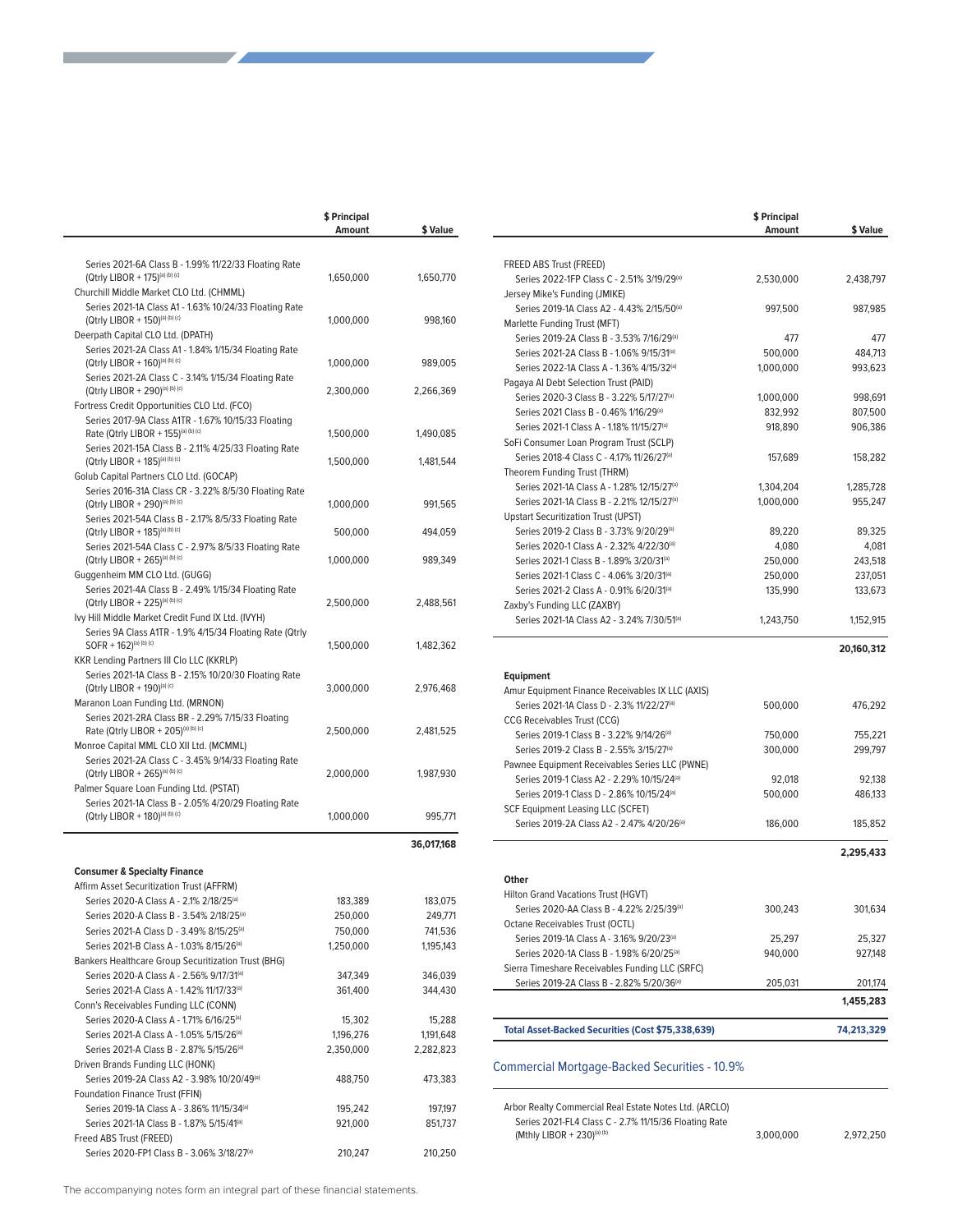# **CORE PLUS INCOME FUND (CONTINUED)** Schedule of Investments

March 31, 2022

|                                                                                                    | \$ Principal<br>Amount | \$ Value  |
|----------------------------------------------------------------------------------------------------|------------------------|-----------|
|                                                                                                    |                        |           |
| AREIT Trust (AREIT)                                                                                |                        |           |
| Series 2021-CRE5 Class A - 1.48% 7/17/26 Floating Rate<br>(Mthly LIBOR + 108) <sup>(a)</sup>       | 1,000,000              | 995,682   |
| BDS Ltd. (BDS)                                                                                     |                        |           |
| Series 2021-FL10 Class A - 1.82% 12/18/36 Floating                                                 |                        |           |
| Rate (Mthly LIBOR + 135)(a) (b)                                                                    | 1,000,000              | 986,901   |
| Series 2021-FL10 Class C - 2.77% 12/18/36 Floating<br>Rate (Mthly LIBOR + 230)(a) (b)              | 1,250,000              | 1,235,679 |
| <b>BFLD Trust (BFLD)</b>                                                                           |                        |           |
| Series 2020-OBRK Class A - 2.45% 11/15/22 Floating                                                 |                        |           |
| Rate (Mthly LIBOR + 205)(a)                                                                        | 940,000                | 931,541   |
| <b>BPCRE Ltd. (BPCRE)</b><br>Series 2021-FL1 Class D - 3.04% 2/15/37 Floating Rate                 |                        |           |
| (Mthly LIBOR + 260)(a) (b)                                                                         | 1,193,000              | 1,184,818 |
| Citigroup Commercial Mortgage Trust (CCMT)                                                         |                        |           |
| Series 2014-GC19 Class A4 - 4.02% 3/10/47                                                          | 500,000                | 505,599   |
| COMM Mortgage Trust (COMM)                                                                         |                        |           |
| Series 2021-CR1 Class AM - 3.91% 5/15/45                                                           | 71,697                 | 71,596    |
| GPMT Ltd. (GPMT)<br>Series 2018-FL1 Class C - 2.6% 11/19/35 Floating Rate                          |                        |           |
| (Mthly LIBOR + 215)(a) (b)                                                                         | 765,298                | 767,857   |
| Series 2018-FL1 Class D - 3.4% 11/21/35 Floating Rate                                              |                        |           |
| (Mthly LIBOR + 295)(a) (b)                                                                         | 1,096,000              | 1,097,695 |
| Series 2021-FL3 Class A - 1.72% 7/16/35 Floating Rate<br>(Mthly LIBOR + 125)(a) (b)                | 1,719,970              | 1,716,584 |
| HGI CRE CLO Ltd. (HGI)                                                                             |                        |           |
| Series 2021-FL1 Class AS - 1.83% 6/16/36 Floating Rate                                             |                        |           |
| (Mthly LIBOR + 140)(a) (b)                                                                         | 1,500,000              | 1,493,270 |
| Series 2021-FL1 Class B - 2.03% 6/16/36 Floating Rate<br>(Mthly LIBOR + 160)(a) (b)                | 3,081,000              | 3,056,937 |
| Series 2021-FL2 Class D - 2.58% 10/19/26 Floating Rate                                             |                        |           |
| (Mthly LIBOR + 215)(a) (b)                                                                         | 1,000,000              | 989,757   |
| Hilton USA Trust (HILT)                                                                            |                        |           |
| Series 2016-SFP Class E - 5.52% 11/5/35 <sup>(a)</sup>                                             | 840,000                | 832,599   |
| KREF Ltd. (KREF)<br>Series 2021-FL2 Class B - 2.09% 2/15/39 Floating Rate                          |                        |           |
| (Mthly LIBOR + 165)(a) (b)                                                                         | 2,500,000              | 2,471,061 |
| Series 2022-FL3 Class B - 2.43% 2/15/39 Floating Rate                                              |                        |           |
| (Mthly SOFR + 210)(a) (b)                                                                          | 2,500,000              | 2,491,810 |
| LoanCore Issuer Ltd. (LNCR)<br>Series 2018-CRE1 Class C - 2.95% 5/15/28 Floating                   |                        |           |
| Rate (Mthly LIBOR + 255)(a) (b)                                                                    | 1,000,000              | 1,003,341 |
| Series 2021-CRE5 Class A - 1.7% 7/15/36 Floating Rate                                              |                        |           |
| (Mthly LIBOR + 130)(a) (b)                                                                         | 2,000,000              | 1,981,344 |
| Series 2022-CRE7 Class B - 2.3% 1/17/37 Floating Rate<br>(SOFR 30 Day Avg. + 225)(a) (b)           | 2,500,000              | 2,491,727 |
| PFP Ltd. (PFP)                                                                                     |                        |           |
| Series 2019-5 Class C - 2.43% 4/14/36 Floating Rate                                                |                        |           |
| (Mthly LIBOR + 200)(a) (b)                                                                         | 1,500,000              | 1,474,418 |
| ReadyCap Commercial Mortgage Trust (RCMT)<br>Series 2021-FL6 Class B - 2.06% 7/25/36 Floating Rate |                        |           |
| (Mthly LIBOR + 160) <sup>(a)</sup>                                                                 | 1,500,000              | 1,480,949 |
| Series 2021-FL7 Class A - 1.66% 11/25/36 Floating Rate                                             |                        |           |
| (Mthly LIBOR + $120$ ) <sup>(a)</sup>                                                              | 999,894                | 991,478   |
| STWD Ltd. (STWD)                                                                                   |                        |           |
| Series 2022-FL3 Class B - 2% 11/15/38 Floating Rate<br>(SOFR 30 Day Avg. + 195)(a) (b)             | 2,500,000              | 2,484,090 |
| VMC Finance LLC (VMC)                                                                              |                        |           |
| Series 2018-FL2 Class C - 2.39% 10/15/35 Floating Rate                                             |                        |           |
| (Mthly LIBOR + 195)(a)                                                                             | 472,356                | 473,783   |

|                                                                                                     | \$ Principal<br>Amount | \$ Value            |
|-----------------------------------------------------------------------------------------------------|------------------------|---------------------|
|                                                                                                     |                        |                     |
| Series 2021-FL4 Class A - 1.57% 6/16/36 Floating Rate<br>(Mthly LIBOR + 110) <sup>(a)</sup>         | 1,629,890              | 1,607,150           |
| <b>Total Commercial Mortgage-Backed Securities (Cost \$37,995,961)</b>                              |                        | 37,789,916          |
| Mortgage-Backed Securities - 1.8%                                                                   |                        |                     |
| <b>Federal Home Loan Mortgage Corporation</b>                                                       |                        |                     |
| <b>Collateralized Mortgage Obligations</b>                                                          |                        |                     |
| Series 5026 Class DH - 1.75% 9/25/43                                                                | 531,720                | 509,388             |
| Series 4949 Class BC - 2.25% 3/25/49                                                                | 333,713                | 321,498             |
| <b>Pass-Through Securities</b>                                                                      |                        |                     |
| Pool# C91945 - 3% 8/1/37                                                                            | 296,635                | 294,842             |
|                                                                                                     |                        | 1,125,728           |
| <b>Federal National Mortgage Association</b>                                                        |                        |                     |
| <b>Collateralized Mortgage Obligations</b>                                                          |                        |                     |
| Series 2013-130 Class CA - 2.5% 6/25/43                                                             | 138,638                | 134,861             |
| Series 2013-130 Class CD - 3% 6/25/43                                                               | 252,471                | 250,535             |
| <b>Pass-Through Securities</b>                                                                      |                        |                     |
| Pool# 932836 - 3% 12/1/25                                                                           | 18,409                 | 18,576              |
| Pool# 468516 - 5.17% 6/1/28                                                                         | 207,846                | 216,285             |
| Pool# MA3443 - 4% 8/1/48                                                                            | 129,023                | 131,938             |
| Pool# FM5733 - 2% 1/1/51                                                                            | 1,361,522              | 1,268,693           |
|                                                                                                     |                        | 2,020,888           |
| <b>Government National Mortgage Association</b>                                                     |                        |                     |
| <b>Collateralized Mortgage Obligations</b>                                                          |                        |                     |
| Series 2021-29 Class CY - 3% 9/20/50                                                                | 1,000,000<br>85,759    | 981,046             |
| Series 2018-52 Class AE - 2.75% 5/16/51                                                             |                        | 84,241<br>1,065,287 |
|                                                                                                     |                        |                     |
| <b>Non-Government Agency</b>                                                                        |                        |                     |
| <b>Collateralized Mortgage Obligations</b><br>CSFB Mortgage-Backed Pass-Through Certificates (CSFB) |                        |                     |
| Series 2003-29 Class 2A3 - 5.5% 12/25/33                                                            | 6,970                  | 6,908               |
| Flagstar Mortgage Trust (FSMT)                                                                      |                        |                     |
| Series 2017-1 Class 2A2 - 3% 3/25/47 <sup>(a) (c)</sup>                                             | 69,910                 | 68,317              |
| JPMorgan Mortgage Trust (JPMMT)                                                                     |                        |                     |
| Series 2016-3 Class A - 3% 10/25/46(a) (c)                                                          | 86,168                 | 83,012              |
| Series 2017-3 Class A - 2.5% 8/25/47(a) (c)                                                         | 82,699                 | 79,420              |
| Series 2018-6 Class 2A2 - 3% 12/25/48(a) (c)                                                        | 40,147                 | 39,917              |
| RCKT Mortgage Trust (RCKT)                                                                          |                        |                     |
| Series 2021-3 Class A5 - 2.5% 7/25/51 <sup>(a) (c)</sup>                                            | 1,678,694              | 1,616,892           |
| Sequoia Mortgage Trust (SEMT)<br>Series 2019-CH2 Class A - 4.5% 8/25/49(a) (c)                      | 43,298                 | 43,509              |
|                                                                                                     |                        |                     |
| <b>Pass-Through Securities</b>                                                                      |                        |                     |
| Greenpoint Mortgage Pass-Through Certificates (GMSI)<br>Series 2003-1 Class A1 - 2.52% 10/25/33(c)  | 53,345                 | 53,819              |
|                                                                                                     |                        | 1,991,794           |
| <b>Total Mortgage-Backed Securities (Cost \$6,538,589)</b>                                          |                        | 6,203,697           |
|                                                                                                     |                        |                     |